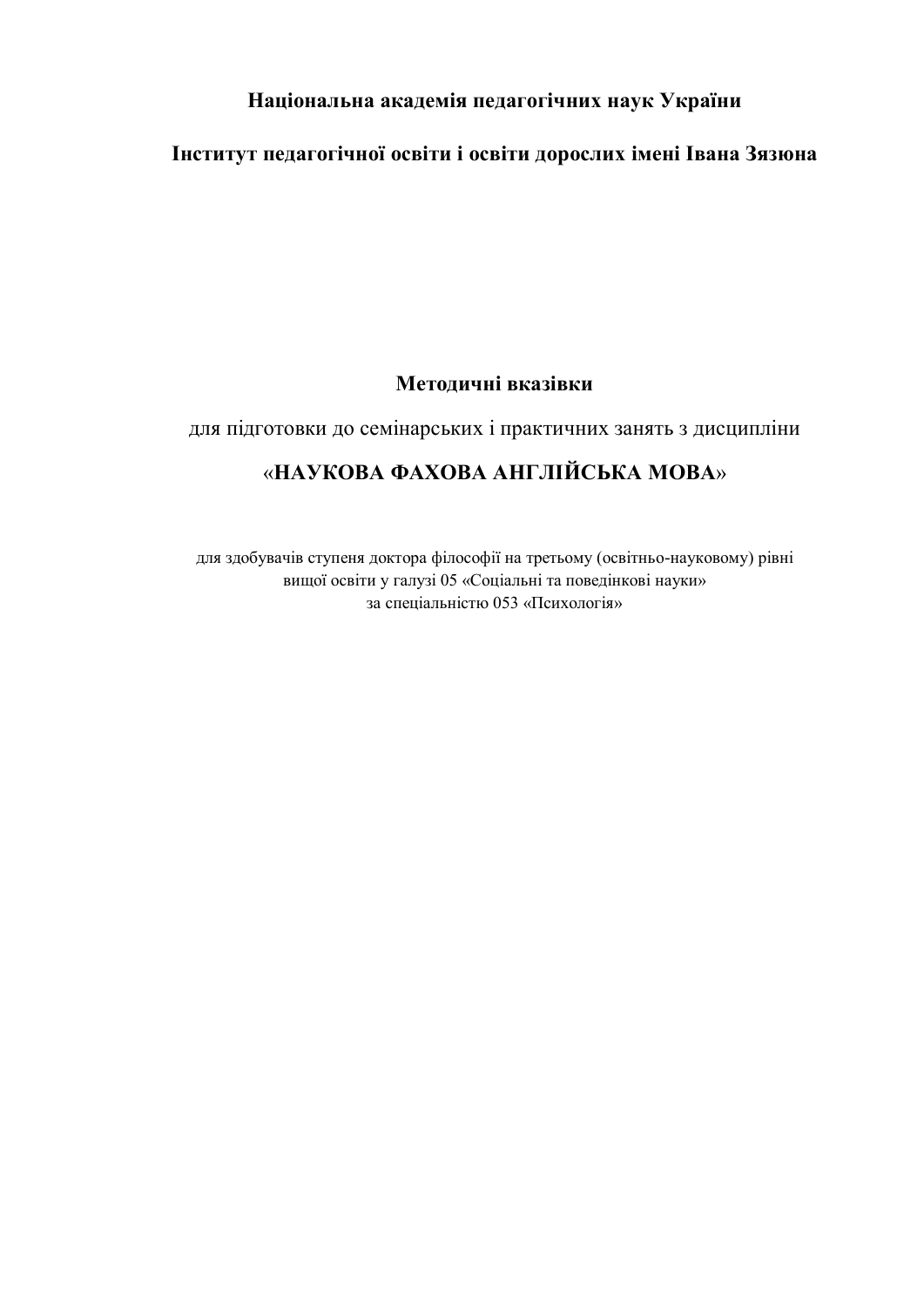### **ПРАКТИЧНЕ ЗАНЯТТЯ № 1**

#### **Вдосконалення вимови**

#### **Завдання 1.**

*How many words with the modified spelling will you be able to find in the humorous text below? Try to "restore " their traditional spelling.*

#### Mor Gud Nuz

The European Union commissioners have announced that agreement has been reached to adopt English as the preferred language for European communications, rather than German, which was the other possibility. As part of the negotiations, Her Majesty's Government in London conceded that English spelling had some room for improvement and has accepted a five-year plan for what will be known as EuroEnglish (Euro for short). In the first year, "s" will be used instead of the soft "c." Sertainly, sivil servants will resieve this news with joy. Also, the hard "c" will be replased with "k." Not only will this klear up konfusiun, but typewriters kan have one less letter.

There will be growing publik enthusiasm in the sekond year, when the troublesome "ph" will be replased by "f." This will make words like "fotograf' 20 per sent shorter. In the third year, publik akseptanse of the new spelling kan be expekted to reach the stage where more komplikated changes are possible. Governments will enkourage the removal of double letters, which have always been a deterent to akurate speling. Also, al wil agre that the horible mes of silent "e"s in the languag is disgrasful, and they would go. By the fourth year, people wil be reseptiv to steps such as replasing "th" by "z" and "w" by "v." During ze fifz year, ze unesesary "o" kan be dropd from vords kontaining "ou," and similar changes vud of kors be aplid to ozer kombinations of leters. After zis fifz yer, ve vil hav a reli sensible riten styl. Zer vil be no mor trubls or difikultis and evrivun vil find it ezi tu understand ech ozer. Ze drem vil finali kum tru.

*In academic writing, spelling should always be consistent, either American or British throughout. In some cases, however, alternatives exist, for example, judgement ox judgment, medieval ox mediaeval. In case of alternatives, it is advisable to follow the appropriate rules suggested by publishers.*

### **Завдання 2.**

*Check your knowledge of the differences in the American and British spelling by dividing the row of words below into two appropriate groups.*

Labeled, neighbour, center, insofar, fibre, modelling, colour, rumor, theater, favour, armor, favor, labelled, neighbor, theatre, in so far, fiber, armour, centre, modeling, rumour, color.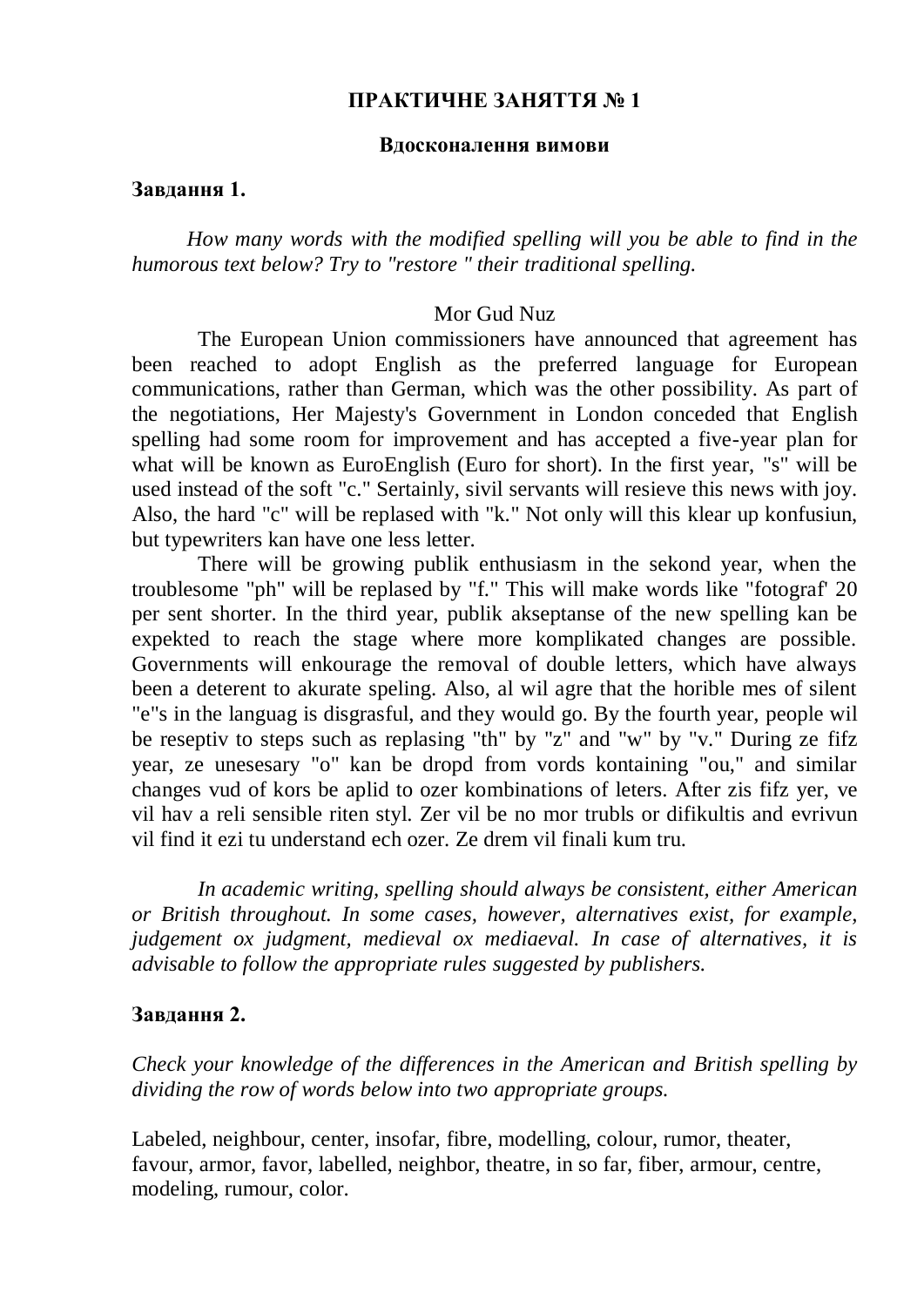### **Завдання 3.**

*Consider the three pairs of research paper titles given below. Which of the titles in each pair could, in your opinion, be written by an English or an American professor, and which—by their Ukrainian colleague?*

1. On the Problem of Mastering Academic Writing in Foreign Languages

2. Mastering Academic Writing in Foreign Languages: Problems, Solutions, and Costs

3. Teaching of English Academic Writing Gives Important Benefits

4. Teaching of English Academic Writing as an Important Pedagogical Activity

5. Investigation of the Possible Place and Role of the English Academic Writing

Course in the Changing Language Curriculum of Ukrainian Universities

6. To Teach or not to Teach? The Place and Role of the English Academic Writing Course in the Changing Language Curriculum of Ukrainian Universities

### **ПРАКТИЧНЕ ЗАНЯТТЯ № 2**

# **Лексика наукового спілкування. Лексичні та фразеологічні одиниці наукового дискурсу**

### **Завдання 1.**

*Below are the most frequently used "scientific verbs " (in the left column) and the descriptions of their meanings (in the right column) arranged in groups often, alphabetically. Check your knowledge of the verbs by matching them with the descriptions of their meanings. Memorize the words you do not know actively.* A)

- 1. **accept** 1. put in order **2. accomplish** 2. reach by effort **3. account for** 3. decide the importance and give reasons **4. achieve 4. have an influence on, act on 5. adjust** 5. agree or recognize with approval **6. affect** 6. make practical use of **7. apply** 7. regulate **8. arrange** . 8. take as true before there is proof **9. assess** . 9. perform successfully **10. assume** . 10. explain the cause of
- **B)**

| 1. avoid   | 1. describe similarities or differences |
|------------|-----------------------------------------|
| 2. clarify | 2. arrive at an opinion                 |

- 
- **3. coincide** 3. be similar in area and outline
- **4. compare 4. keep away from**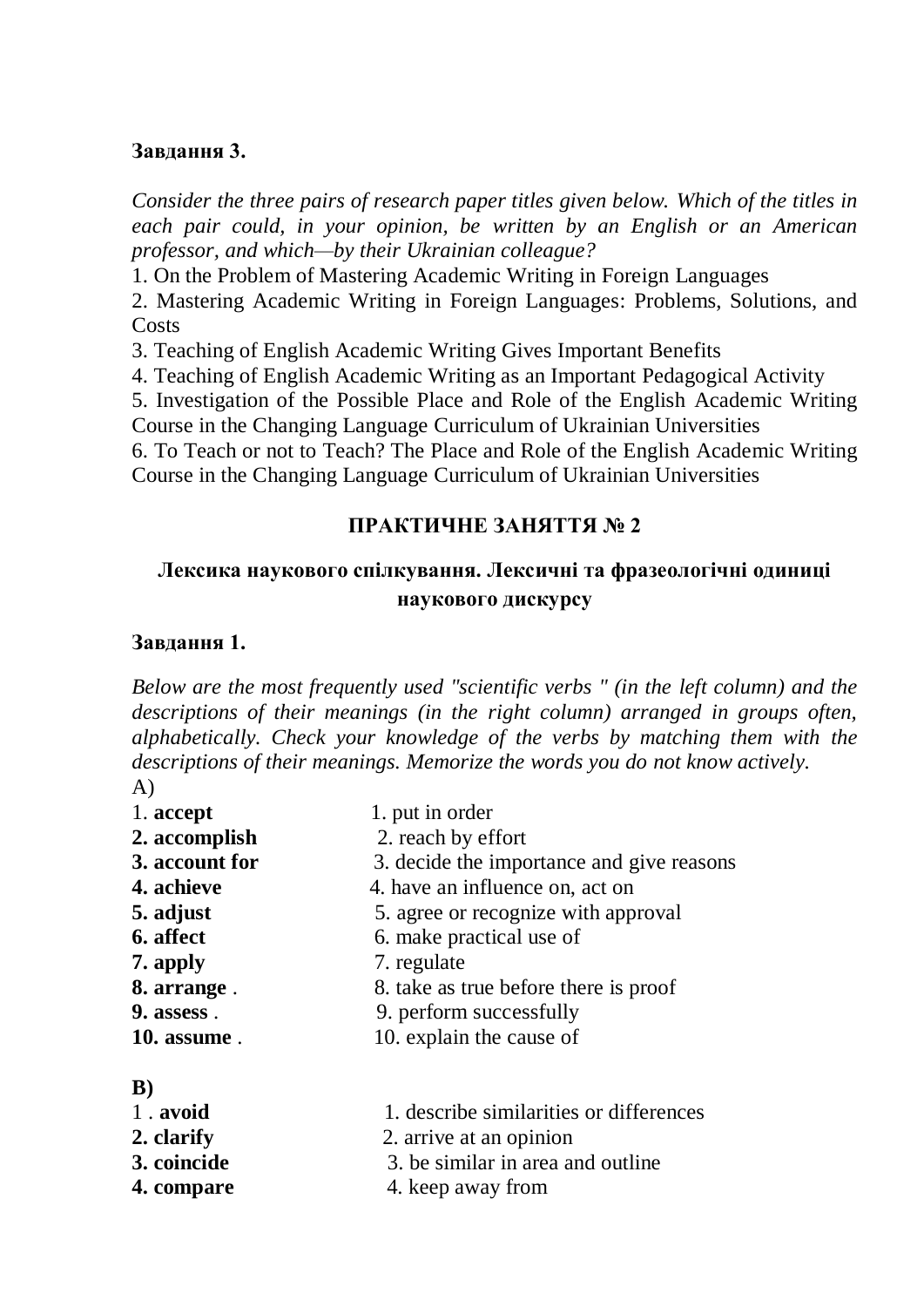**5. complete** 5. arrive at (knowledge, a theory) by reasoning **6. concern** 6. have relation to **7. conclude 8. consider 8. consider** 8. make clear<br> **9. correspond** 9. be in harmo **9. correspond** 9. be in harmony **10. deduce 10. think about, regard** 

### **C)**

| ぃ              |                                                  |
|----------------|--------------------------------------------------|
| 1. define      | 1. appear                                        |
| 2. derive from | 2. lay stress on                                 |
| 3. determine   | 3. found, set up                                 |
| 4. emerge      | 4. state precisely the meaning of                |
| 5. emphasize   | 5. form a judgment about, calculate the value of |
| 6. ensure      | 6. find out precisely                            |
| 7. establish   | 7. guarantee                                     |
| 8. estimate    | 8. take as a starting point, source or origin    |
| 9. evaluate    | 9. concentrate on                                |

**6.** have relation to <br>7. finish

**10. focus on** 10. find out the value of

### **D)**

| 1. identify    | 1. keep up                         |  |
|----------------|------------------------------------|--|
| 2. imply       | 2. become concerned with something |  |
| 3. include     | 3. point                           |  |
| 4. increase    | 4. pay no attention to             |  |
| 5. indicate    | 5. make a careful study of         |  |
| 6. infer       | 6. make a suggestion               |  |
| 7. investigate | 7. become greater in size          |  |
| 8. involve     | 8. conclude                        |  |
| 9. maintain    | 9. bring in                        |  |
| 10. neglect    | 10. establish the identity of      |  |
|                |                                    |  |

### E)

| . .        |                    |
|------------|--------------------|
| 1. observe | 1. make            |
| 2. obtain  | 2. go before       |
| 3. occur   | 3. make smaller    |
| 4. omit    | 4. give, supply    |
| 5. perform | 5. get             |
| 6. precede | 6. watch carefully |
| 7. proceed | 7. go forward      |
| 8. produce | 8. do              |
| 9. provide | 9. leave out       |
| 10. reduce | 10. happen         |
|            |                    |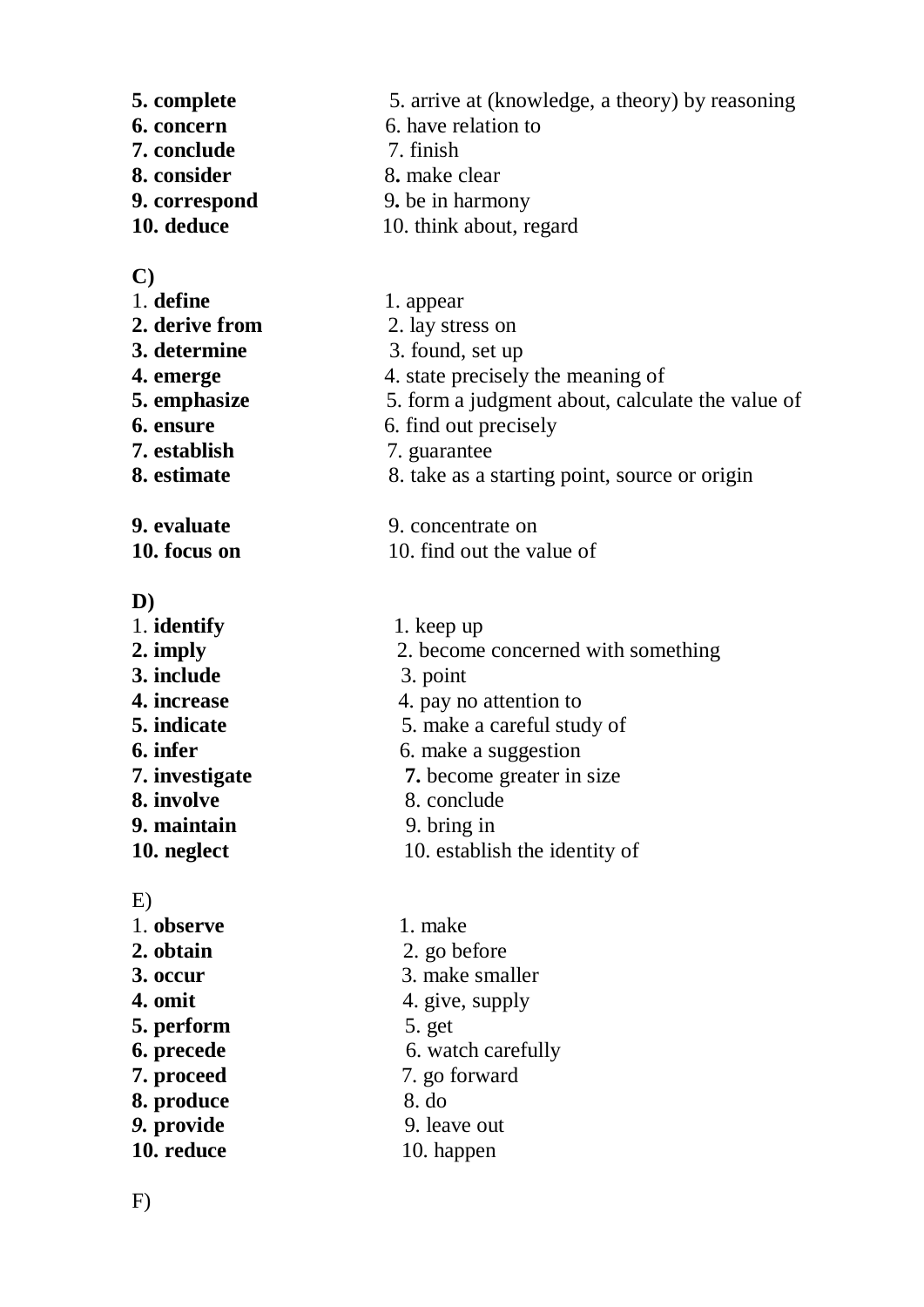| 1. refer to | 1. depend upon                   |
|-------------|----------------------------------|
| 2. regard   | 2. give a result                 |
| 3. rely on  | 3. be enough for                 |
| 4. require  | 4. turn to for information, etc. |
| 5. satisfy  | 5. change position               |
| 6. specify  | 6. make use of                   |
| 7. suppose  | 7. consider                      |
| 8. transfer | 8. state or name definitely      |
| 9. utilize  | 9. demand                        |
| 10. yield   | 10. guess, take as a fact        |

Special advice: write out the verbs on a separate sheet and keep it at hand while writing in English: you will find this helpful. You may also add to this list other "general scientific verbs" that you will come across when reading literature in your field.

## **Завдання 2.**

*The following sentences contain widespread academic collocations. However, one component—a noun (in the majority of cases)—has been omitted. Find the missing words in the list above the sentences and fill in the blanks.*

| status quo | implications | <i>ssues</i> |
|------------|--------------|--------------|
| scope      | conclusions  | account      |
| clues      | rise         | granted      |
| light      | insights     | emphasis     |

1. Social and ideological crises usually *give* to non-traditional religions and beliefs.

2. Ecologists *lay* on the consequences of human utilization of natural resources.

3. The data he has found will *shed* on theoretical assumptions.

4. Advances in molecular biology may *have* for therapy.

5. Recent research into mental illnesses has *provided* to the causes of schizophrenia.

6. The recent elections have shown that political forces managed to *maintain the .*

7. The participants of the conference have raised many *burning .*

8. The paper *offers* into the history of the Ukrainian emigration to Canada.

9. For the purposes of this research, this theorem will be *taken for .*

10. The tests of gene therapy have allowed medical scientists to *draw* about its possible risks and benefits.

11. Practical consequences of the research lie outside the of this paper.

12. When investigating the origin of different disease, researchers take into both hereditary anil environmental factors.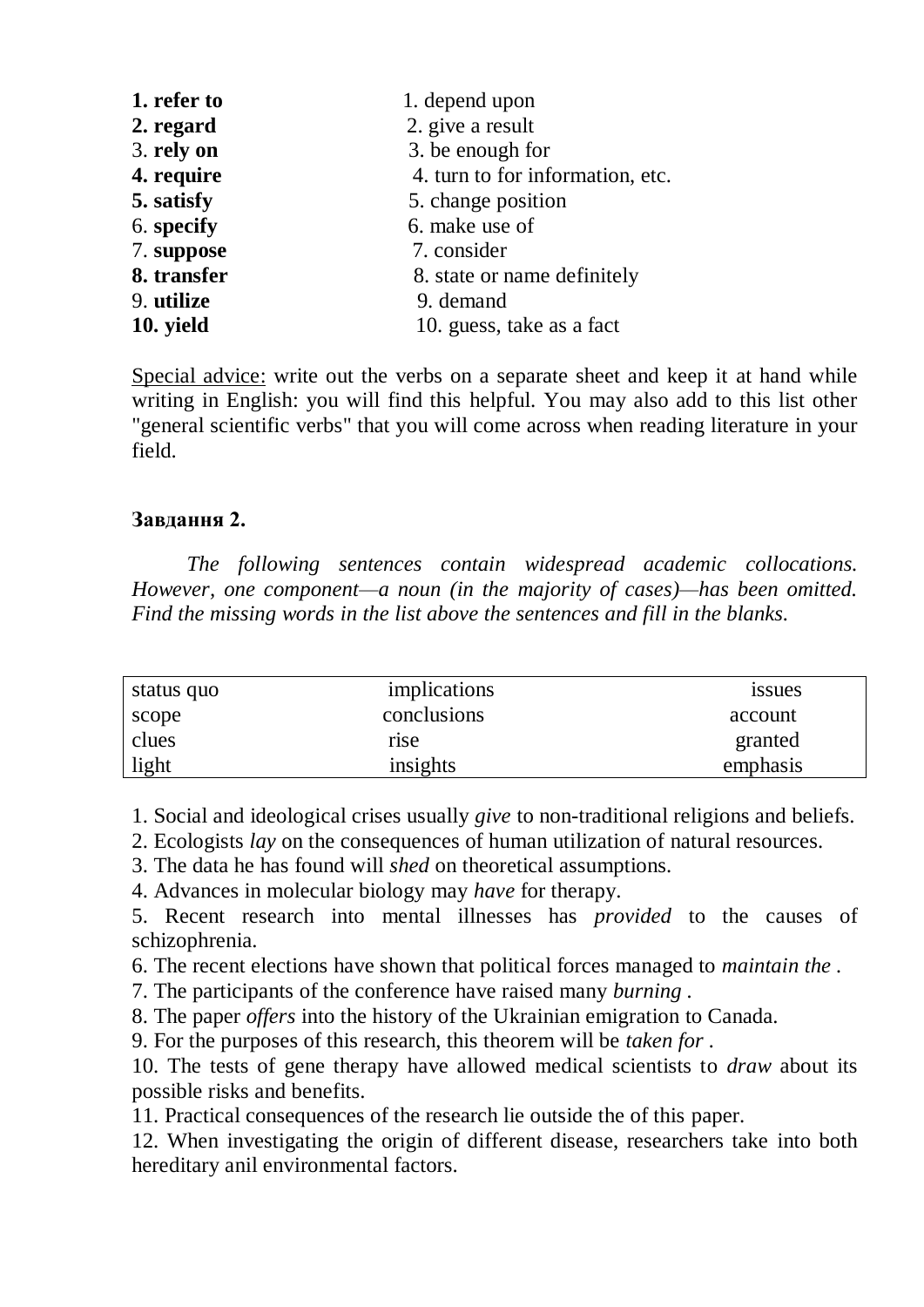# **Завдання 3.**

*Below you will find a list of ten features characteristic of academic writing. According to several findings, five of them are relatively prominent in Anglo-American research texts. Try to find these features in the list judging from your own experience that you might gain while reading English papers in your field.*

1. Impersonal style of writing (i.e., without using the personal pronouns "I" or "we").

2. Intensive use of logical connectors (words like "therefore" or "however").

3. Heavy load of terminology and specialized jargon.

4. High degree of formal text structuring (i.e., division of the text into sections and subsections with appropriate headings).

5. Tendency to cite and to include into the lists of references the most recent publications in the field.

6. Frequent occurrence of the phrases which provide reference to the text itself (e.g., "This paper discusses ...").

7. Use of long sentences with complicated grammar.

8. Strong emphasis on generalizations and highly theoretical issues.

9. Frequent use of footnotes and long remarks in parentheses.

10. Tendency to follow a certain pattern of textual organization (e.g., problemsolution).

# **Практичне заняття № 3**

# **Граматичні та синтаксичні конструкції наукових текстів**

# **Завдання 1.**

*Identify the sentences with a mistake and correct it.*

1. A number of U.S. lecturers comes to our University next week.

2. Critically he studied the article on transgenic food products.

3. As the annual report of the Mesa Garden states, these cactuses grow exclusively in the northern parts of Mexico.

4. Either the journalist or the witness know the truth about this mysterious event.

5. Elaborated will be in this paper the model of corrosive destruction of metals under lacquer-paint coatings.

- 6. The teacher asked the students if they knew the health effects of insecticides.
- 7. The premises of the library is cleaned every day.
- 8. Twenty dollars are not enough to buy this book.
- 9. Many mathematical symposiums are held in Europe every year.

10. Bile acids contains significant amounts of cholesterol.

11. This extremely interesting new Ukrainian historical novel has been favorably reviewed.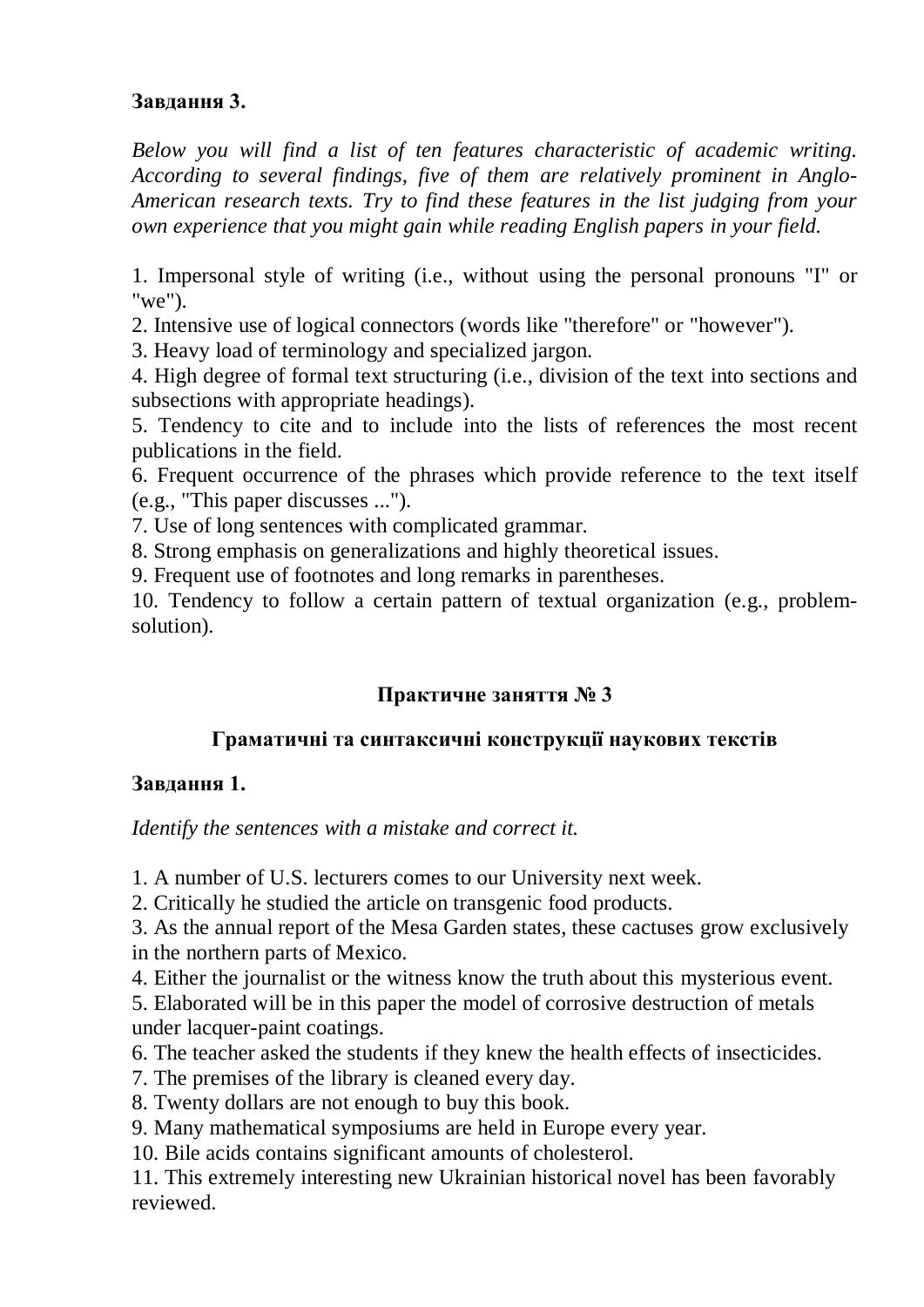12. In no ease the work on the project will be terminated.

## **Завдання 2.**

| Fill in the blanks with the logical connectors given before the text. |             |           |
|-----------------------------------------------------------------------|-------------|-----------|
| in other words                                                        | for example | therefore |
| however                                                               | even though | in fact   |
| that is why                                                           | then        |           |

Сomputers are clever machines, they cannot understand ordinary spoken English or any other natural language. \_\_\_\_\_, the only language they can understand directly is machine code: central processors operate on codes, which

consist of a series of binary digits. \_\_\_\_\_\_ The instructions are said to be in machine code.\_\_\_\_\_\_ , machine code as a means of communication is very difficult to write. \_\_\_\_\_\_\_ we use symbolic languages that are easier to understand. \_\_\_\_\_\_ , by using a special program, these languages can be translated into machine code.  $\qquad \qquad$ , the so-called "assembly languages" use abbreviations such as ADD, SUB, MPY to represent instructions.8 , they are labels, which can be easily associated with the items they refer to. Special advice: write down the list of logical connectors on a separate sheet and keep it at hand when writing in English: yon will find this helpful.

# **Практичне заняття № 4**

## **Різні типи читання та основні прийоми перекладу**

## **Завдання 1.**

*Read the following passages. Which one is easier to read? Why? Now look back at version (B) and answer the questions that follow.*

# **A )**

E-mail and electronic communications are not new. Large-scale use of computer-to-computer transfer of information was implemented by the United States military in the late 60s and early 70s—part of the superpower competition of the cold war and the arms race. ... Recognizing that shared information among scientists and mathematicians was also of strategic value, the network was made accessible to scholars and researchers in universities and colleges around the world.

Mathematicians and scientists (and their universities) have been linked and electronically exchanging information over the Internet since the mid- 70s. E-mail and Internet are too wonderful to remain in the hands of just a few academics or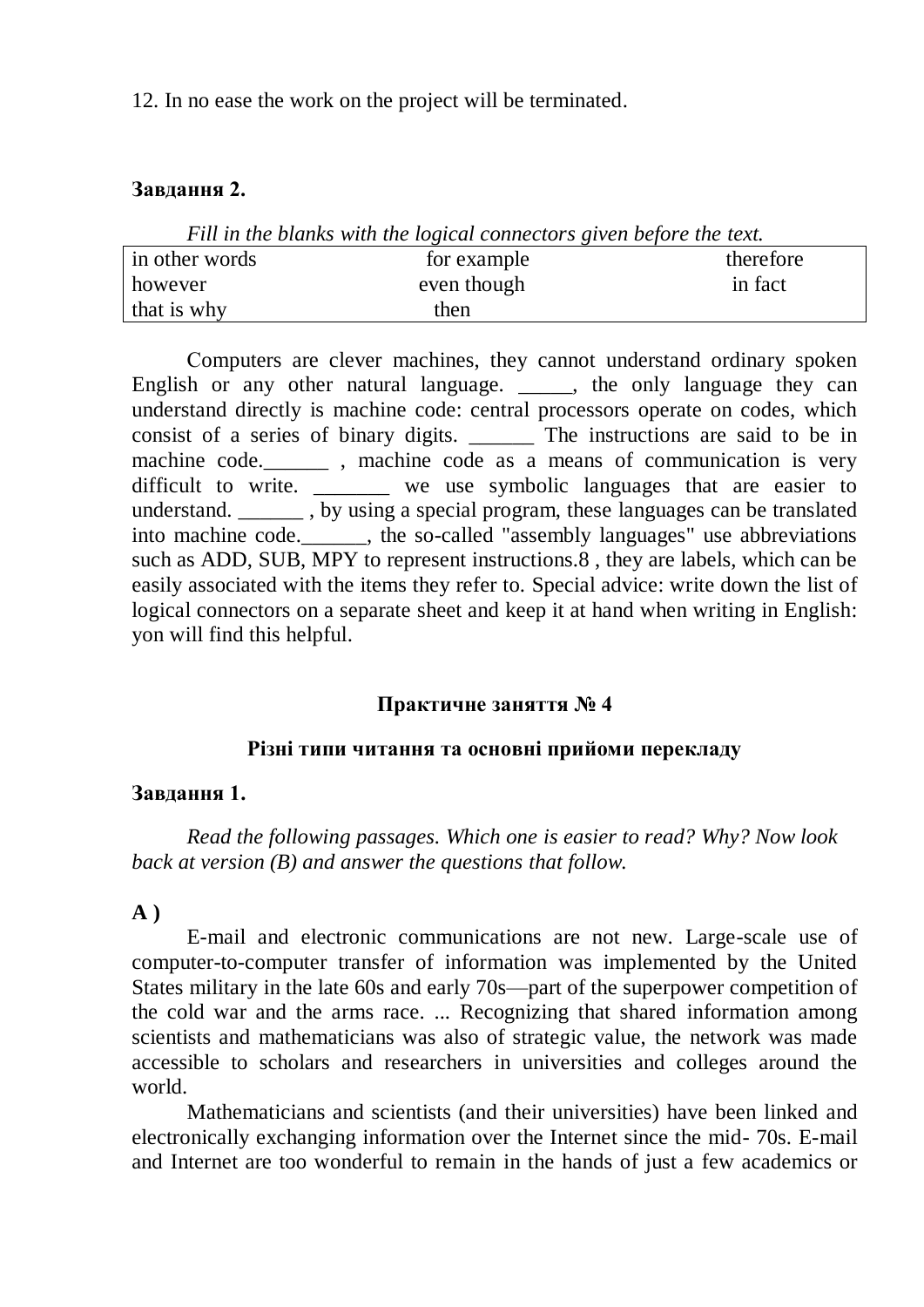the military, and in the last few years, important developments in electronic communications have begun to affect the lives of all of us. ...

The Post-industrial age is the information age, and the means to acquire, store, manipulate, and use information will lead to success ami power. Electronic transfer of information is so important to education. Electronic communications are global and the Internet has no borders. This technology creates many opportunities for cultural and linguistic exchange . . . .

**B)**

E-mail and electronic communications in general are not new. In fact, largescale use of computer-to-computer transfer of information was implemented by the United States military in the late 60s and early 70s—part of the superpower competition of the cold war and the arms race.

... Later, recognizing that shared information among scientists and mathematicians was also of strategic value, the network was made accessible to scholars and researchers in universities and colleges around the world. Thus, mathematicians and scientists (and their universities) have been linked and electronically exchanging information over the Internet since the mid-70s. However, e-mail and Internet are too wonderful to remain in the hands of just a few academics or the military, and in the last few years, important developments in electronic communications have begun to affect the lives of all of us. ...

The Post-industrial age is the information age, and the means to acquire, store, manipulate, and use information will lead to success and power. That is why electronic transfer of information is so important to education. Moreover, since electronic communications are global and the Internet has no borders, this technology creates many opportunities for cultural and linguistic exchange . . . .

*1. Which expressions in the text show causal relationship?*

*2. Which expression shows that more information will be added?*

*3. Which expression indicates time?*

*4. Which expression shows that the sentence will contradict something said earlier?*

*5. Which expression introduces a conclusion?*

*6. Which expressions intensity the meanings of the sentences?*

## **Завдання 2.**

*Read the text and its possible titles (given after the text). Discuss the features and potential effects of these variations; then try to compose a title of your own. The questions below provide some guidelines for discussion.*

Proxemics is the study of one's perception and use of space. People handle space differently—the way they do is largely determined by the culture in which they are immersed. Therefore, one's use of space conveys meaning. North Americans and Latin Americans, for example, have fundamentally different proxemic systems. While North Americans usually remain at a distance from one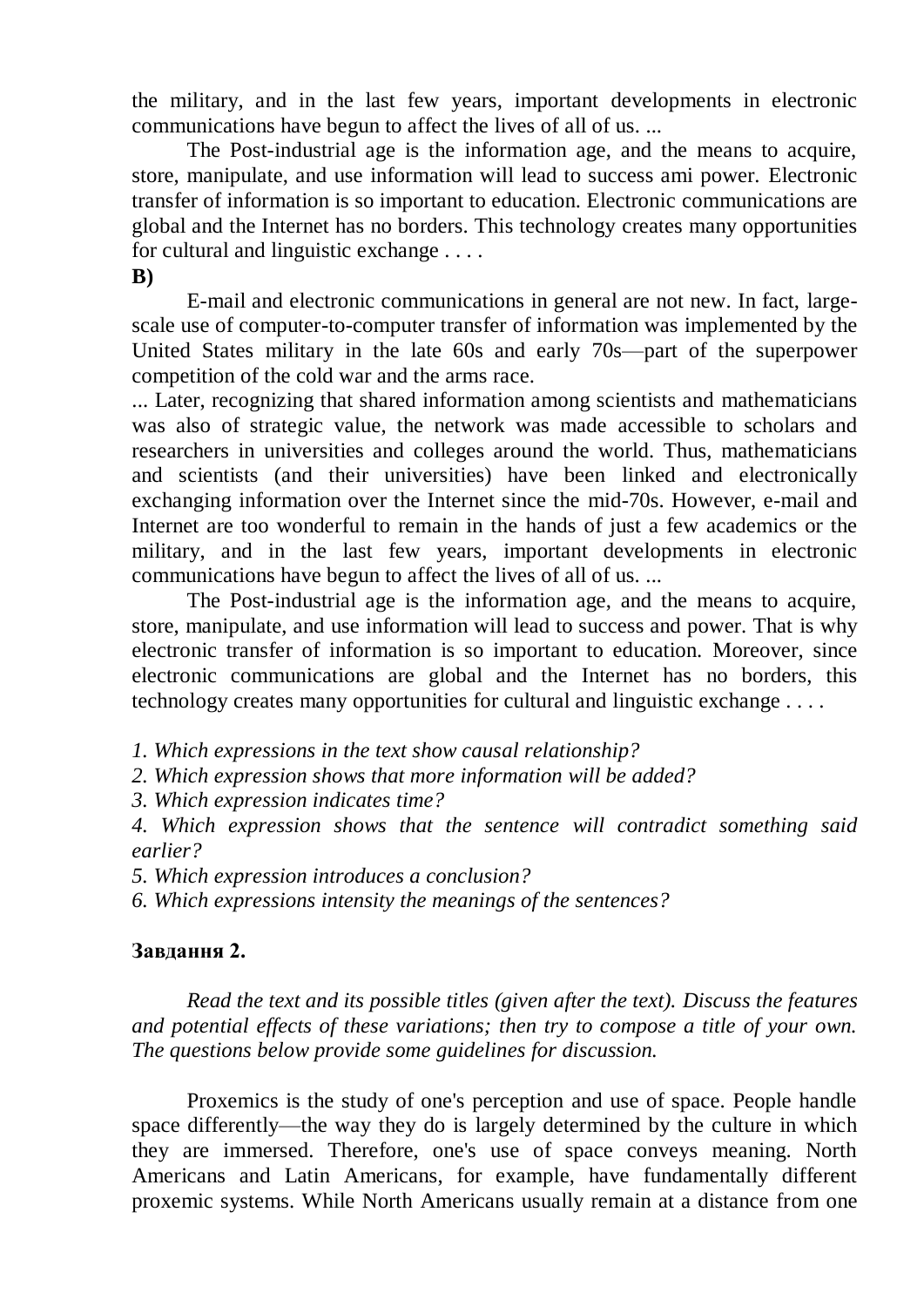another, Latin Americans stay very close to each other. This simple fact can tell much about these people's different concepts of privacy. While most North Americans value privacy, Latin Americans seldom consider it an important aspect of life.

The relevance of proxemics in foreign language teaching is enormous. Mastering the verbal system of a foreign language does not guarantee effective communication because mastering the non-verbal systems of that foreign language is also essential. These verbal and nonverbal systems are connected, and the use of one without the other might cause a disequilibrium.

Proxemics is one of the most important aspects of non-verbal communication. For those students whose own culture's proxemic patterns are very different from the target culture's, it is essential to know these differences. For instance, an Arab ESL (English as a Second Language) student in the United States who ignores the difference between the United States' and his own country's Important Features and Elements of Academic Texts proxemic behaviors might have serious problems: she/he could be rejected, considered homosexual, promiscuous, physically abused, ai d so on. Teachers can help students avoid such misunderstandings by teaching the different aspects of proxemics. Knowing and using these cues, students can increase their comprehension and expression, hold their listener's attention, and be more successful in the communication process.

1. Proxemics in the ESL Classroom

2. Proxemics in the ESL Classroom: Potential Effects, Problems, and Solutions

3. On Some Important Aspects of Non-Verbal Communication and their Relevance in Second Language Teaching

4. Non-verbal Communication and Language Teaching (Toward the Importance of Proxemics in the ESL Classroom)

5. Is Proxemics Relevant in Language Teaching?

6. Proxemics, Culture, and the ESL Classroom

7. Verbal and Non-Verbal Communication: Are They Related?

8. Proxemics is Relevant in Foreign Language Teaching

*1. Which title(s) best indicates the topic of the text?*

*2. Which title(s) provides the most balanced coverage of the topic and scope of the text?*

*3. Which title(s) presents the topic as having a novel character?*

*4. Which title(s) presents the topic as a part of a broader theme/study?*

*5. Which title (s) has the features of interestingness?*

*6. Which title(s) sounds rhetorically strong?*

*7. Which title(s) has a neutral tone?*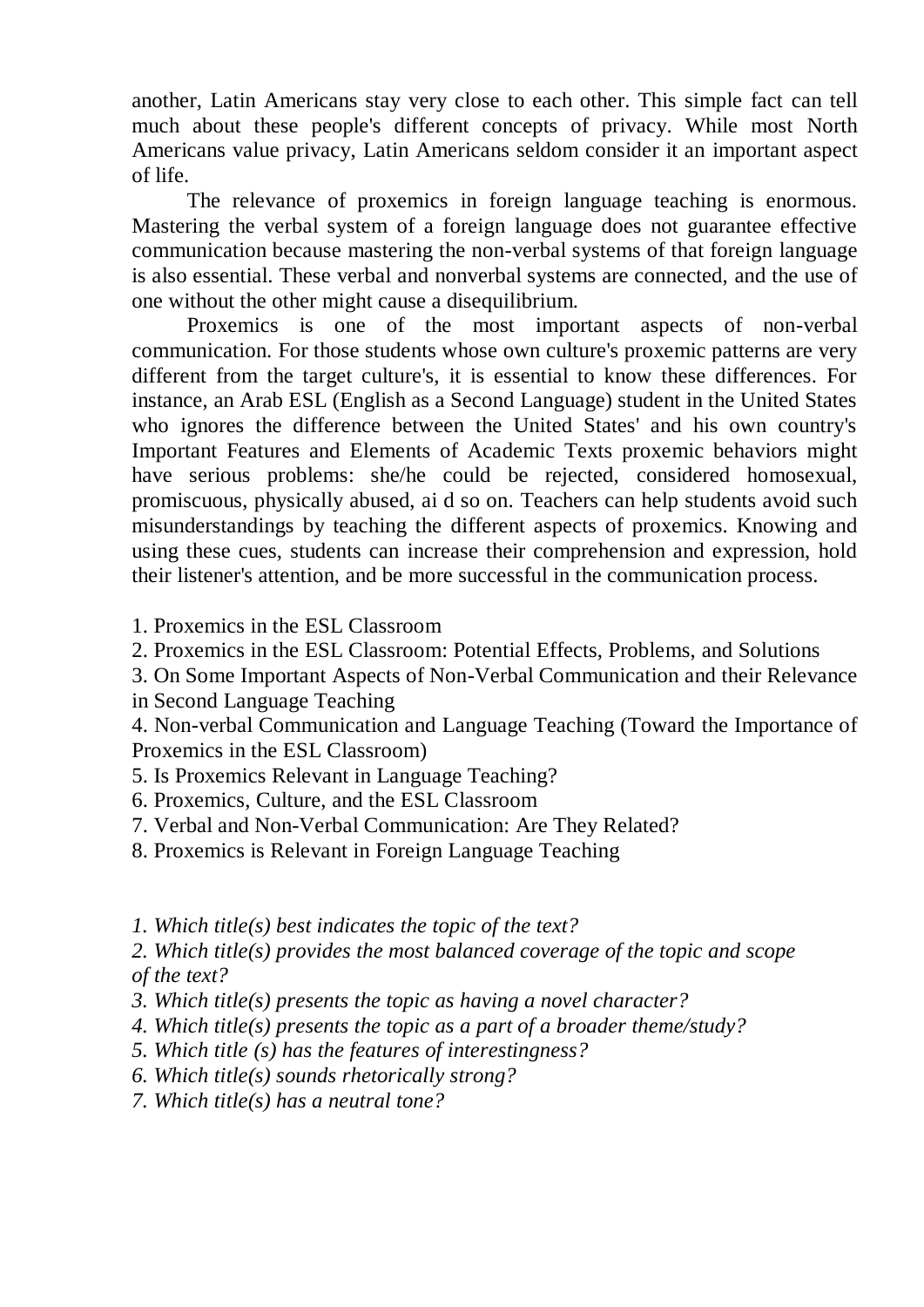## **Практичне заняття № 5 Особливості мови анотації та реферату**

### **Завдання 1.**

*Match the names of the English academic genres in the left column with their definitions (descriptions) in the right column. Translate the names of the genres into Ukrainian. Do you see any English-Ukrainian mismatches? Can you translate into English the word "реферат "?*

| 1. Summary 1.                  | An article that critically examines a new<br>book or any other piece of writing.                               |
|--------------------------------|----------------------------------------------------------------------------------------------------------------|
| 2. Abstract 2.<br>3. Review 3. | A research project proposed for funding.<br>A short account of a research paper placed<br>before it.           |
| 4. Conference 4.               | A relatively short piece of research usually<br>abstract published in a journal or a volume.                   |
| 5. Research 5.                 | A shortened version of a text aimed at giving<br>the paper most important information or ideas<br>of the text. |
| 6. Grant proposal 6.           | A short account of a conference paper.                                                                         |

#### **Завдання 2.**

### *Divide the following text into paragraphs with appropriate indentation.*

Spain occupies most of the Iberian Peninsula, on the western edge of Europe. It is nearly surrounded by the Atlantic Ocean and the Mediterranean Sea. Spain's dry climate and poor soil make farming difficult. Extensive irrigation allows farmers to raise strawberries and rice in dry areas. Vegetables and citrus trees grow on the coastal plains, and olives and grapes grow in the river valleys. The grasslands of the large dry central plateau are used for grazing sheep, goats, and cattle. People in this region eat roasted and boiled meats. They also raise pigs for ham and spicy sausage called *chorizo.* And people all over the country eat lots of seafood from the Atlantic and the Mediterranean. One classic Spanish dish, *paella*, includes sausage, mussels, lobster, or chicken, plus red pepper, peas, tomatoes, and saffron rice. Peasants were the first to make paella, using whatever food was available. But this dish and others also reflect Spain's history of traders, conquerors, and explorers who brought a variety of foods by land and by sea. Phoenicians from the Middle East introduced grapes to Spain in about 1100 B.C. Hundreds of years later, Romans brought olives from what is now Italy. In the 8th century A.D., Moors (Muslim Arabs and Berbers from Africa) introduced short-